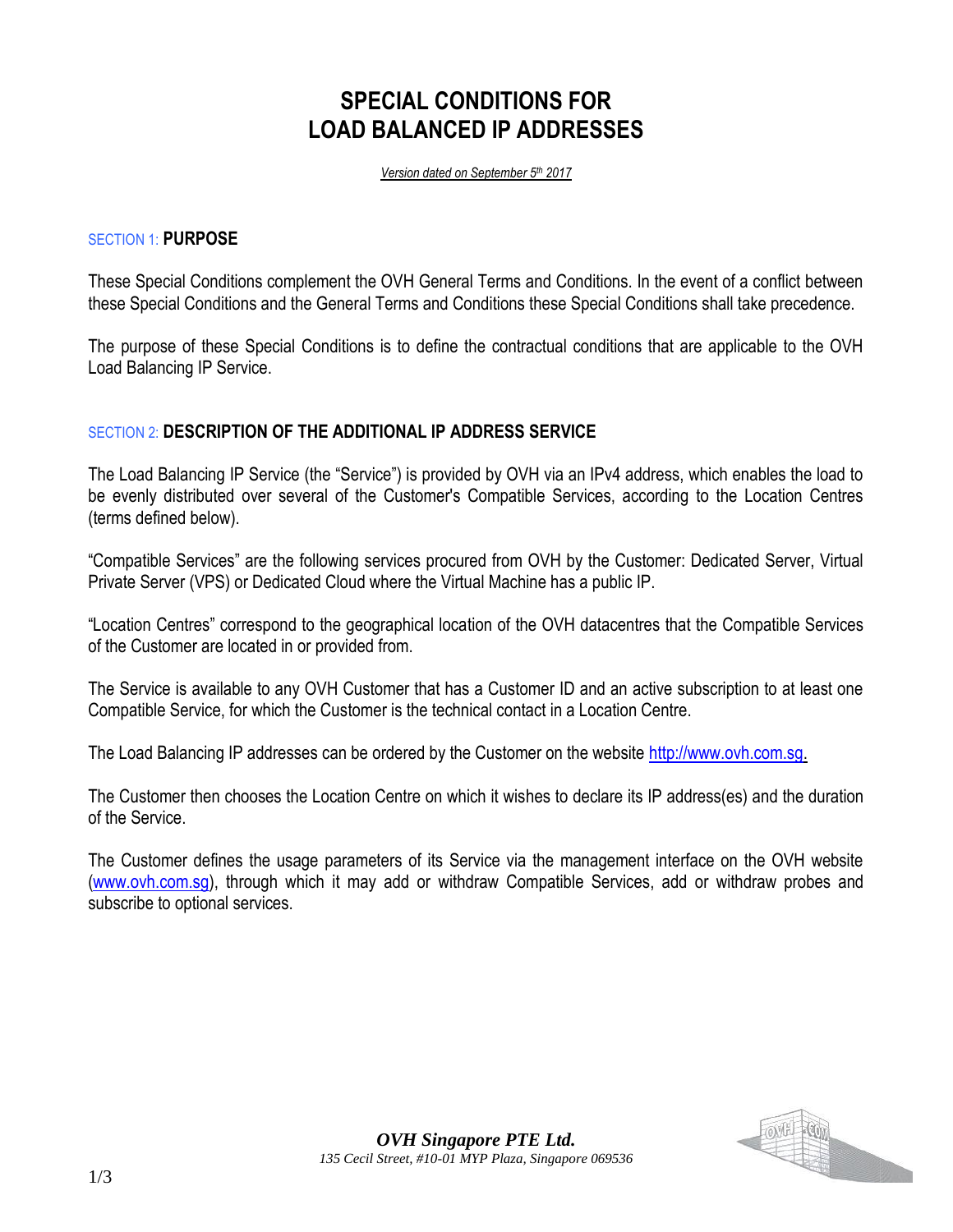## SECTION 3: **SSL CERTIFICATE OPTION**

The Customer may purchase electronic SSL certificates from OVH for the site hosted on a Compatible Service, and linked to its chosen domain name registered at OVH.

The Customer can choose to use its own electronic SSL certificate, which it may integrate via the Management Interface. Please be aware that the size of the RSA key must not exceed 2048 bits.

The SSL Certificate option linked to the Service must be subscribed to for a minimum period of twelve (12) months, and it will be invoiced annually.

### SECTION 4: **OVH's OBLIGATIONS**

OVH shall use all reasonable skill and care when installing the Service.

OVH is committed to delivering non-listed IP addresses, and in the event of an address having been listed while being used by a previous customer, then OVH will endeavour to take all steps necessary to delist the address, or on failing to do so within five working days, will provide a new IP address. A working day is any day other than weekends and bank or other public holidays.

## SECTION 5: **OVH's LIABILITY**

OVH reserves the right to block any IP address assigned to the Customer if OVH deems in its sole opinion that the IP address poses a threat to the security maintenance of the OVH platform, including, without limitation, a security threat resulting from a malicious act of the Customer or a third party or the detection of a security system loophole.

OVH reserves the right to block and withdraw all of the Customer's IP addresses in the event of a breach of these Special Conditions or the General Terms and Conditions.

OVH accepts no responsibility for the Customer's use of the IP addresses assigned to it by OVH. The Customer remains solely responsible for any illicit or fraudulent use of the IP addresses under its ownership.

OVH shall install technical tools to protect the IP addresses of the Customers and shall use all reasonable endeavours to use such technical tools to prevent cyber attacks on the Customers IP addresses. OVH accepts no liability where having used all reasonable endeavours it is unable to prevent cyber attacks.

## SECTION 6: **CUSTOMER'S OBLIGATIONS AND LIABILITY**

The Customer shall use the Service in accordance with the OVH General and Special Conditions.

The Customer remains solely responsible for the use of the Service.

The IP addresses assigned to the Customer shall not be assigned to a third party by the Customer.